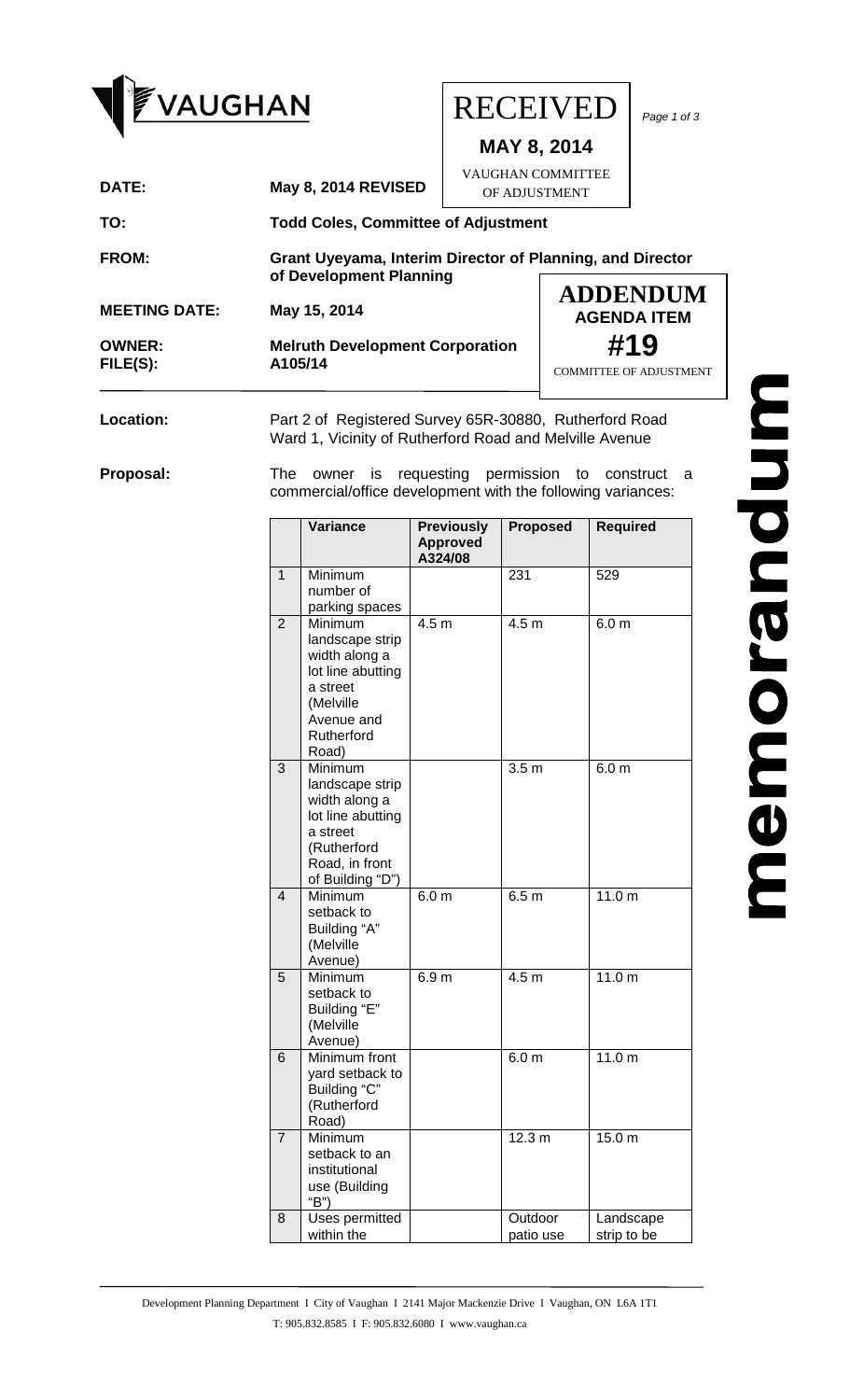

|                 | required<br>landscape strip<br>abutting<br>Rutherford<br>Road |                  | within the<br>landscape<br>strip | used for no<br>other purpose<br>than<br>landscaping |
|-----------------|---------------------------------------------------------------|------------------|----------------------------------|-----------------------------------------------------|
| $\overline{9}$  | Minimum<br>interior side<br>yard setback to<br>Building "D"   | 4.0 m            | 2.5 <sub>m</sub>                 | 11.0 m                                              |
| 10              | Minimum<br>interior side<br>yard setback to<br>Building "E"   | 6.8 <sub>m</sub> | 4.0 <sub>m</sub>                 | 11.0 m                                              |
| $\overline{11}$ | Minimum rear<br>yard setback to<br>Building "B"               | 7.9 <sub>m</sub> | 12.3 m                           | 15.0 m                                              |
| 12              | Minimum width<br>of drive-<br>through<br>stacking lane        |                  | 3.0 <sub>m</sub>                 | 3.5 <sub>m</sub>                                    |

- **Official Plan:** The subject lands are designated "Community Commercial Centre" by in-effect Official Plan #350 (Maple Community Plan), as amended by OPA #613. The subject lands are also designated "Employment Commercial Mixed Use" by the new City of Vaughan Official Plan 2010 (VOP 2010), which was approved, in part, by the Ontario Municipal Board on February 3, 2014.
- **Comments:** The owner has submitted concurrent Site Development File DA.13.093 to facilitate a five building commercial development. Vaughan Council approved the application on March 18, 2014. Committee of Adjustment approved similar variances on the subject site in 2008, prior to the submission of the current Site Development File. The Planning Department has no objections to the proposed variances.

The Vaughan Development/Transportation Engineering Department has no objection to the reduction in parking space requirements (Variance #1) or the reduction in the width of the drive-through stacking lane (Variance #12), and accordingly, the Planning Department has no objection.

The Planning Department has no objection to the reduced setback to an institutional use (Variance #7) and minimum rear yard setback (Variance #11), as Building "B" is located along the CN pullback track on an existing earth berm, and the impact on the adjacent property is minor.

The Planning Department has no objection to Variances #2 and #3. The width of the landscape strip in front of Building "D" is proposed to accommodate a row of parking and an internal access driveway parallel to Rutherford Road connecting the subject lands to the existing gas station property to the west. A 1.0 m high masonry wall consistent with the existing decorative wall on the adjacent gas station development is proposed along Rutherford Road in front of Building "D" to screen the parking. The Planning Department can support the variance provided sufficient planting is provided to screen the parking area. The final approval of the landscape plan is a condition of approval for the concurrent Site Development File.

## memorandum